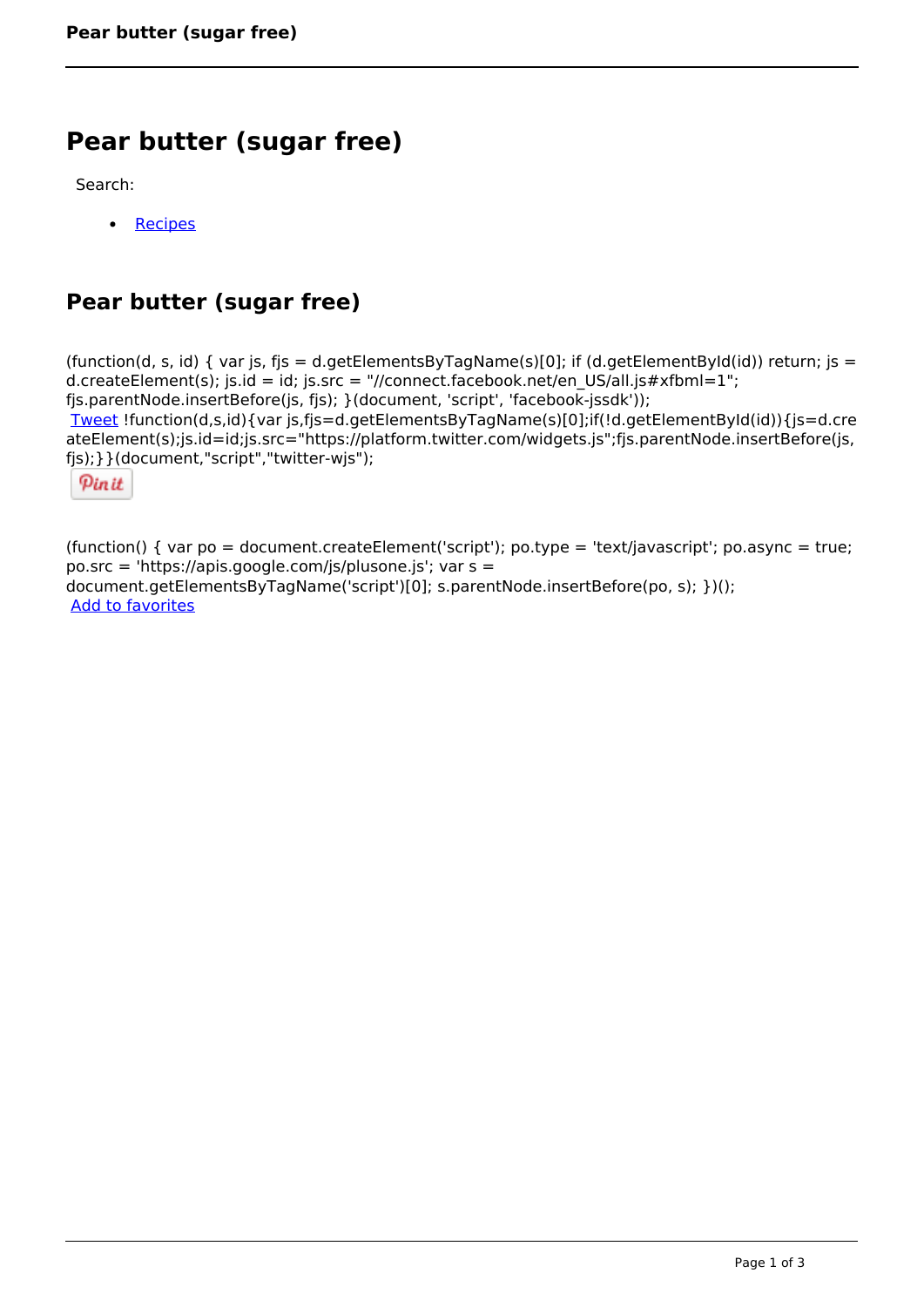

#### Rate this recipe

3 people are cooking this [Count me in](https://www.naturalhealthmag.com.au/flag/flag/favorites/518?destination=printpdf%2F518&token=b7773f9832e6d153da17ea6480e85658)

Simmering pears in pear nectar (available in the health food section of supermarkets), and then reducing the purée until thickened, produces an exceptionally rich-tasting spread that contains no added fat or sugar.

It is a great item to have on hand – spread it on toast or layer it with vanilla yoghurt and top with nuts for a quick [dessert](http://www.naturalhealthmag.com.au/nourish/desserts) or snack. If you have a good supply of pears, feel free to double the recipe, using a large saucepan.

### **Ingredients**

- 4 ripe but firm bartlett pears, peeled, cored and cut into 2 cm chunks
- $\cdot$   $\frac{3}{4}$  cup pear nectar

#### **Method**

Place pears and pear nectar in a heavy-medium saucepan; bring to a simmer. Cover and simmer over medium-low heat, stirring occasionally, until the pears are very tender, 30 to 35 minutes. Cooking time will vary depending on the ripeness of the pears.

Mash the pears with a potato masher. Cook, uncovered, over medium-low heat, stirring often, until the purée has cooked down to a thick mass, 20 to 30 minutes. Stir almost constantly toward the end of cooking. Scrape the pear butter into a bowl or storage container and let cool.